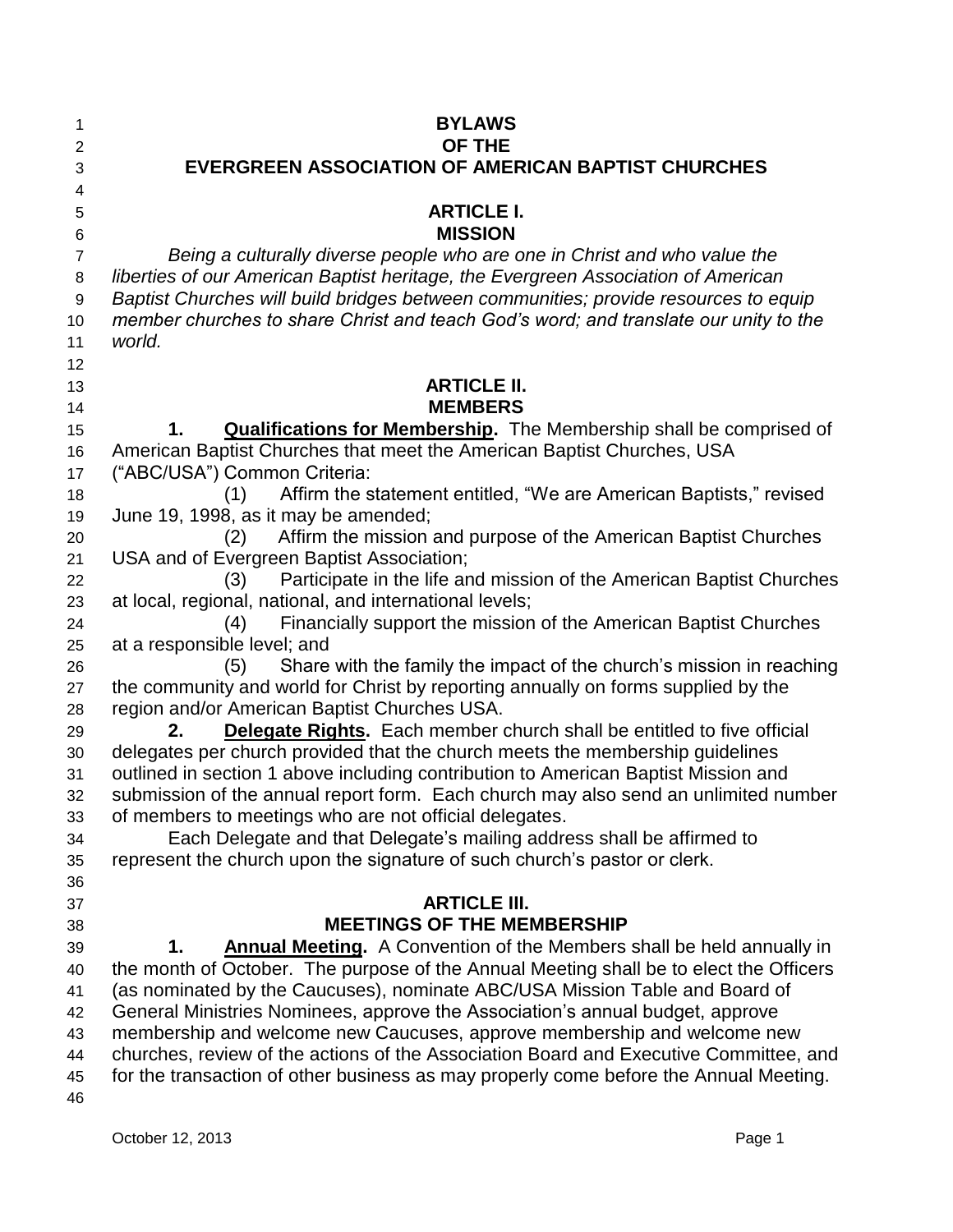**2. Special Meetings**. Special meetings of the Members, as deemed necessary for the competent management of the Association, may be called at the request of a caucus or at the request of the Chair and two-thirds (2/3) of the members of the Executive Committee. A special meeting shall be held for the calling of an Executive Minister.

 **3. Notice**. Notices of Annual and special meetings shall be mailed to each Member Church at least one (1) month prior to any meeting. The business to be transacted, or the purpose of, any meeting of the Members needs to be specified in the notice of such meeting.

 **4. Quorum**. A majority of the number of Delegates registered for a meeting provided at least one delegate from each caucus is present shall constitute a quorum for the transaction of business at any Member meeting. In the absence of the Chair and Vice Chair, the quorum present may choose a chairperson for the meeting. In the absence of a quorum, the Delegates present will adjourn the meeting. Participation by a Delegate in a meeting by a conference telephone or other electronic communications equipment by means of which all persons participating may hear each other at the same time shall constitute presence at the meeting of such Delegates.

 **5. Manner of Acting**. The decisions and acts of the membership shall be made by consensus unless noted otherwise. Consensus is a deliberative process where collective decisions are arrived at by a group of individuals working together for the good of the organization and its mission. Conditions under which consensus is formed include open communication in a supportive climate that gives the participants a sense that they have had a fair chance to influence the decision and that all group members understand and support the decision. Consensus building means that all participants listen carefully and communicate effectively. Consensus has been reached when all parties can at least live with the decision and will agree to support the decision of the body.

# **ARTICLE IV. CAUCUSES**

 The framers of the Evergreen Baptist Association are desirous of the day when racial/ethnic equality is a reality, at least within the Association circle. Until that day, it is deemed that special action is needed to ensure voice and representation across racial/ethnic lines, therefore:

 **1. Caucus Membership.** Caucuses are formed in relationship to national American Baptist caucuses (except Euro-American) and which have a population within the Association. Caucuses with representation at this time are African American, Asian American, Hispanic and Euro American caucuses. Once a caucus forms, organizes and meets, it may ask to be a regular caucus and request welcome and recognition with all the rights and responsibilities outlined below.

 **2. Caucus Responsibilities.** The Caucuses shall teach all members regarding the American Baptist Family and cooperate with the ABC National Caucus groups. They shall also establish agendas for the Association Board and the Membership Annual Meetings including programs, outreach and visioning, recommend

10/12/2013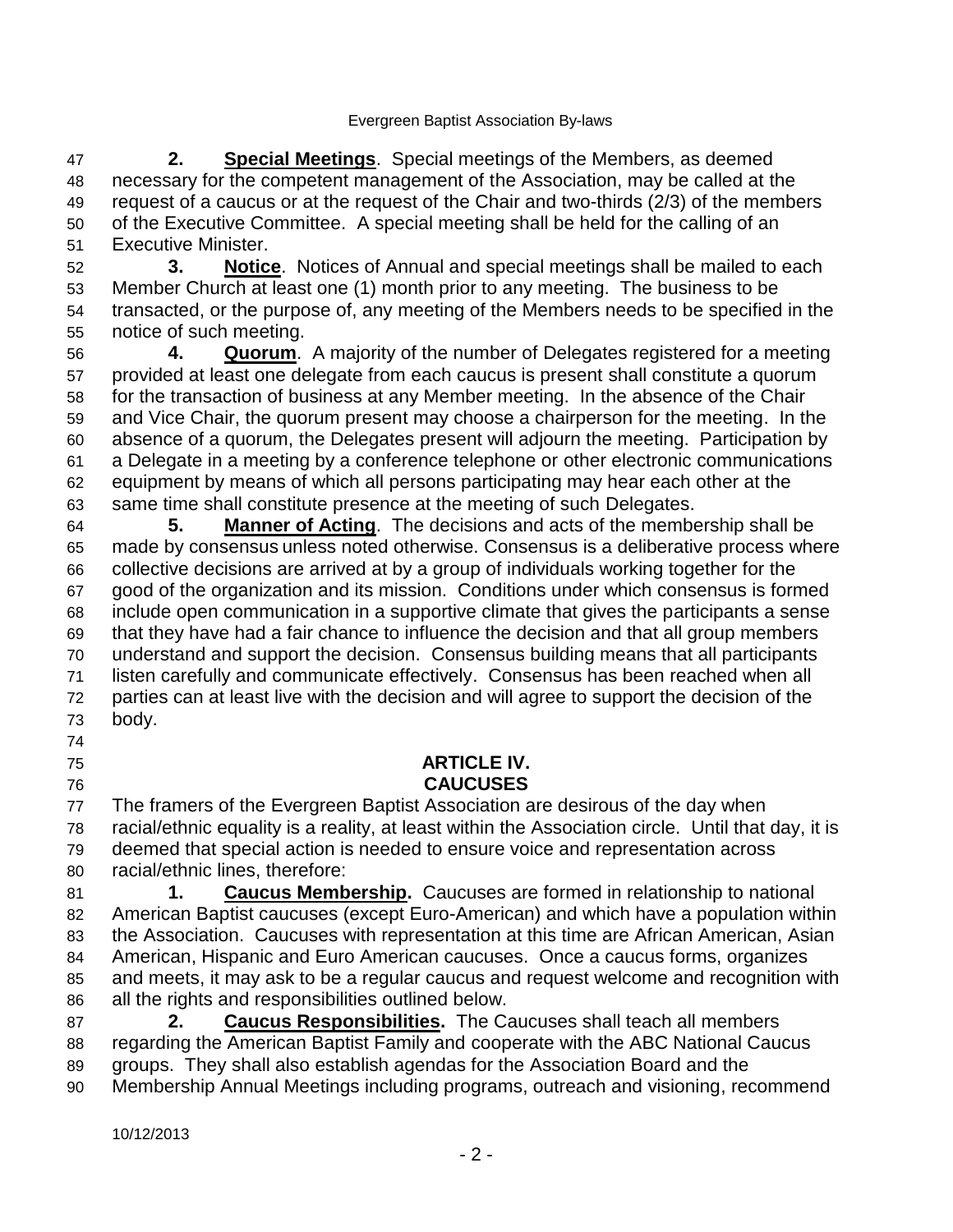new churches and church plants to the Association Board. In addition, each Caucus shall select two (2) representatives from Association Churches to serve on the Executive Committee and from whom officers shall be chosen on a rotating basis. **ARTICLE V. ASSOCIATION BOARD 1. General Powers.** The Association Board shall be responsible for the general program of the Association including but not limited to: vision of the Association, proposing budget, supervision of the Executive Minister, review the actions of the Executive Committee which the Association Board deems appropriate, and recommending new churches. The Association Board will name a search committee for Executive Minister. **2. Number and Qualification.** The Board of the Association shall be composed of: (i) One (1) representative from each member church; (ii) The Executive Committee; (iii) One (1) representative from each national ABC caucus that has a constituency within the Association which has not yet formed a Caucus within the Association (i.e. the Native American national caucuses), until such time as such group forms a caucus recognized by the Association, after which it will have all the rights and responsibilities of the other Caucuses; and (iv) The ABC/USA Board of General Ministries Representative. **3. Committees**. Standing or temporary committees may be appointed by the Board from time to time from its own number or from church members of member churches. The Board may from time to time invest such committees with such powers as it may see fit, subject to such conditions as may be prescribed by such Board. All committees so appointed shall keep regular minutes of the transactions of their meetings and shall cause them to be recorded in books kept for that purpose in the office of the Association. The designation of any such committee and the delegation of authority thereto shall not relieve the Board, or any member thereof, of any responsibilities imposed by law. The Ministerial Standards and Concerns Committee shall be a regular standing committee that will supervise recognition of ordination and give oversight to 124 accusations of ethical violations of recognized ordained persons<sup>1</sup>. **4. Regular Meetings.** The Association Board shall hold meetings at least quarterly on a date to be scheduled at the discretion of the Chair and may be within or outside the State of Washington. **5. Special Meetings**. Special meetings of the Association Board, as deemed necessary for the competent management of the Association, may be called at the request of a caucus or at the request of the Chair and two-thirds (2/3) of the Executive Committee.

l <sup>1</sup> This refers to ordained clergy, not ordained local church deacons.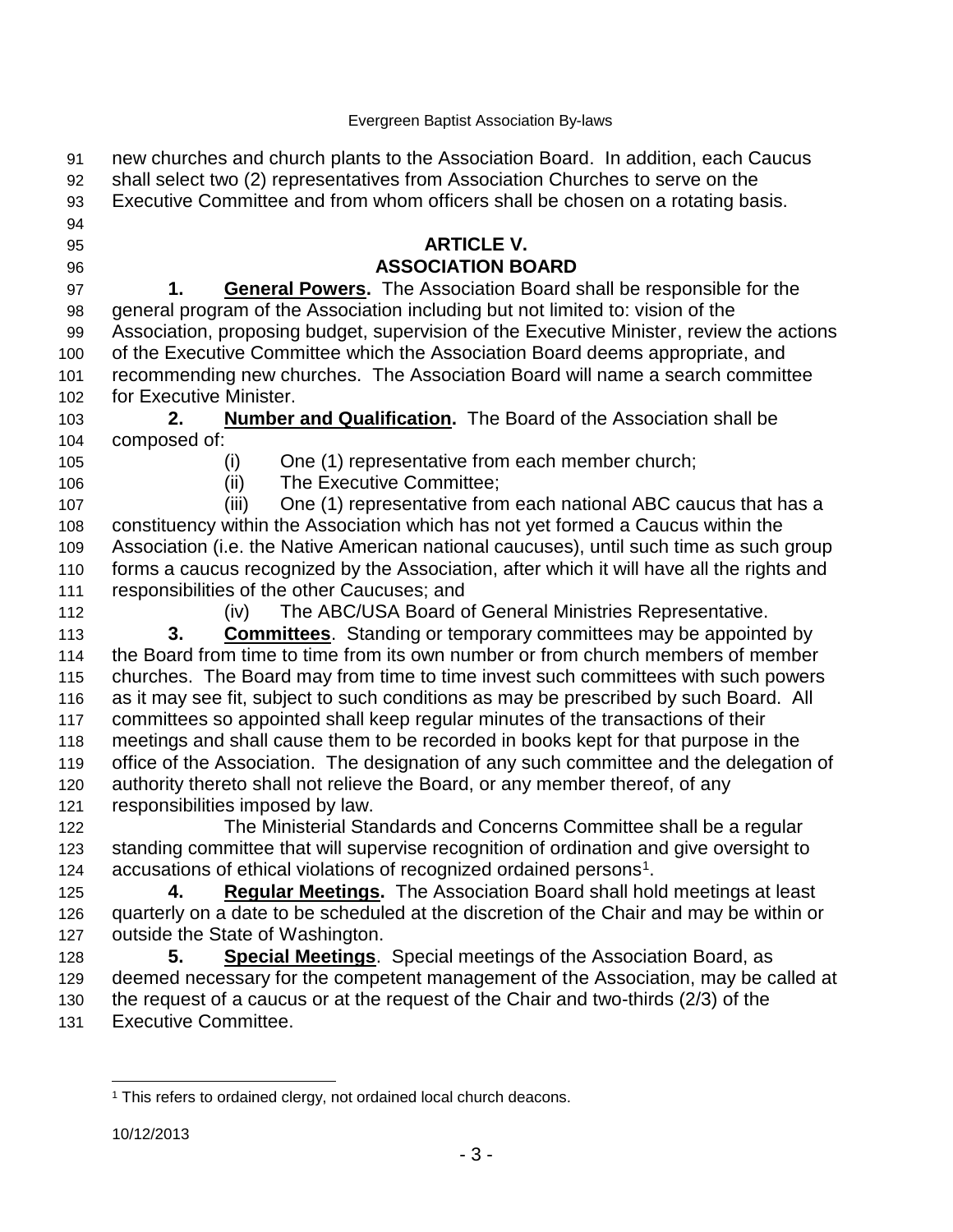**6. Notice**. Notices of regular meetings shall be mailed or emailed to all Board Members at least two (2) weeks prior to any meeting. Notice of any special Board meeting shall be mailed or emailed at least one (1) week prior to any such special meeting. It shall be deemed to be delivered when deposited in the United States mail, properly addressed with postage prepaid or sent to their regularly used email address. **7. Quorum**. A majority of the number of Board Members fixed by Article V, paragraph 2, shall constitute a quorum for the transaction of business at any Board meeting provided there are present at least one representative from each sitting caucus. In the absence of the Chair and vice Chair, the quorum present may choose a chairperson for the meeting. In the absence of a quorum, a majority of the Board Members present will adjourn the meeting. Participation by a member in a meeting by a conference telephone or other electronic communications equipment by means of which all persons participating may hear each other at the same time shall constitute presence at the meeting of such a Board Member. **8. Manner of Acting**. The decisions and acts of the Board Members shall be made by consensus unless noted otherwise. **ARTICLE VI. EXECUTIVE COMMITTEE 1. General Powers.** The business, property and affairs of the Association shall be vested in the member churches and is managed by the Executive Committee. In addition to the powers granted by the Articles of Incorporation and by these Bylaws, the Executive Committee may exercise all such powers and perform all such lawful acts as are not prohibited by statute or by the Articles of Incorporation or by these Bylaws. **2. Members of the Executive Committee**. The Executive Committee shall be composed of the following members: (i) The two (2) representatives from each Caucus from whom the officers are nominated and (ii) The Executive Minister The Executive Committee shall have and exercise all of the authority of the Association Board and shall make decisions when the entire Association Board does not meet. The Executive Committee shall keep regular minutes of the transactions of their meetings and shall cause them to be recorded in books kept for that purpose in the office of the Association. The designation of any such committee and the delegation of authority thereto shall not relieve the Board, or any member thereof, of any responsibilities imposed by law. **3. Term of Office.** Caucus members shall serve for two-year terms beginning January 1 following their election at Annual Meetings. No caucus selected Executive Committee member may serve on the committee for more than six (6) consecutive years. **4. Meetings.** The Executive Committee shall hold regular monthly meetings or as the committee deems appropriate on a date to be scheduled at the discretion of the Chair either within or outside the State of Washington and shall conduct its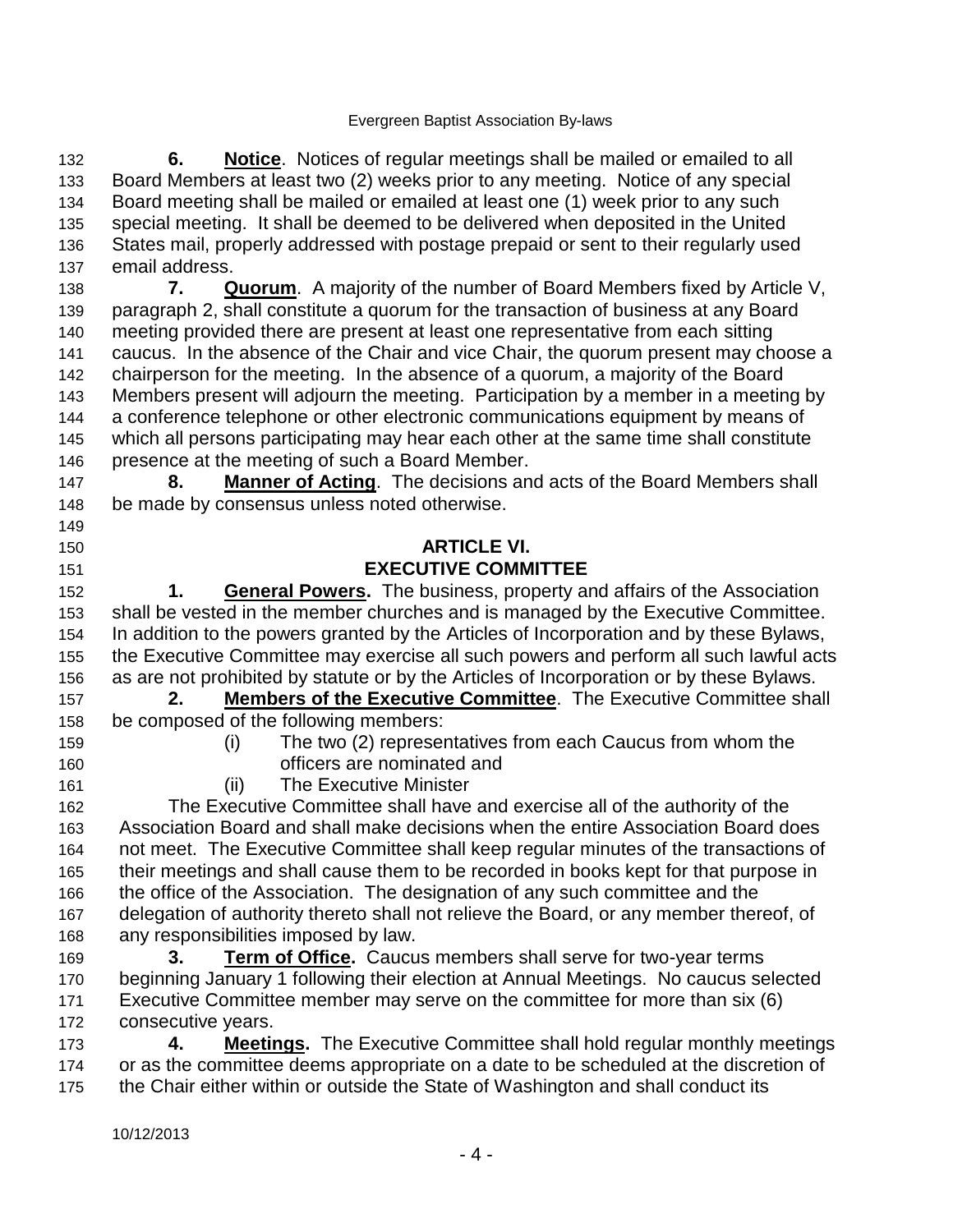| 176 | meetings and be subject to the same rules regarding meeting notices, manner of                |
|-----|-----------------------------------------------------------------------------------------------|
| 177 | acting, etc. as those governing the Association Board.                                        |
| 178 | <b>Quorum.</b> The presence of at least one representative from each sitting<br>5.            |
| 179 | caucus shall constitute a quorum of the Executive Committee.                                  |
| 180 |                                                                                               |
| 181 | <b>ARTICLE VII.</b>                                                                           |
| 182 | <b>OFFICERS</b>                                                                               |
| 183 | <b>Number.</b> The officers of the Association shall be the Chair, Vice Chair,<br>1.          |
| 184 | Budget Officer, and Secretary Such other officers and assistant officers as may be            |
| 185 | deemed necessary may be elected or appointed by the Board.                                    |
| 186 | <b>Election and Term of Office</b> . The officers except the Secretary of the<br>2.           |
| 187 | Association shall serve for two (2) year terms beginning January 1 following the Annual       |
| 188 | Meeting.                                                                                      |
| 189 | Vacancies. A vacancy in any office because of death, resignation,<br>3.                       |
| 190 | disqualification or otherwise shall be filled by the appropriate Caucus for the unexpired     |
| 191 | portion of the term.                                                                          |
| 192 | <b>Chair.</b> The Chair shall be the principal executive officer of the Association<br>4.     |
| 193 | and, subject to the Board and Executive Committee control, shall supervise and control        |
| 194 | all of the business and affairs of the Association. When present, the Chair shall preside     |
| 195 | over all Board and Executive Committee meetings. With the secretary or other officer          |
| 196 | of the Association authorized by the Executive Committee, the Chair may sign deeds,           |
| 197 | mortgages, bonds, contracts or other instruments that the Board or Executive                  |
| 198 | Committee has authorized to be executed, except when the signing and executing                |
| 199 | thereof has been expressly delegated by the Board, Executive Committee, or by these           |
| 200 | Bylaws to some other officer or agent of the Association or is required by law to be          |
| 201 | otherwise signed or executed by some other office or in some other manner. In                 |
| 202 | general, the Chair shall perform all duties incident to the office of Chair and such other    |
| 203 | duties as may be prescribed by the Board from time to time.                                   |
| 204 | The Chair shall serve one 2-year non-renewable term. The office of the Chair                  |
| 205 | shall be rotated amongst the Caucuses, with a member of a particular Caucus serving           |
| 206 | as the Association Chair once every three or more terms, depending upon the number            |
| 207 | of Caucuses.                                                                                  |
| 208 | Vice Chair. In the absence of the Chair or in the event of the Chair's<br>5.                  |
| 209 | death, inability or refusal to act, the Vice Chair shall perform the duties of the Chair, and |
| 210 | when so acting shall have all the powers of and be subject to all the restrictions upon       |
| 211 | the Chair. The Vice Chair shall perform such other duties as from time to time may be         |
| 212 | assigned to him or her by the Chair or by the Board or Executive Committee.                   |
| 213 | The Vice Chair shall serve one 2-year non-renewable term and shall serve as                   |
| 214 | the Chair-elect. The office of the Vice Chair shall be rotated amongst the Caucuses,          |
| 215 | with a member of a particular Caucus serving as the Vice Chair once every three or            |
| 216 | more terms, depending upon the number of Caucuses.                                            |
| 217 | <b>Budget Officer.</b> The Budget Officer shall be next in line for<br>6.                     |
| 218 | responsibilities of the vice-chair. In general the Budget Officer shall have responsibilities |
| 219 | to oversee operations of the Association in consultation with the Executive Committee.        |
|     |                                                                                               |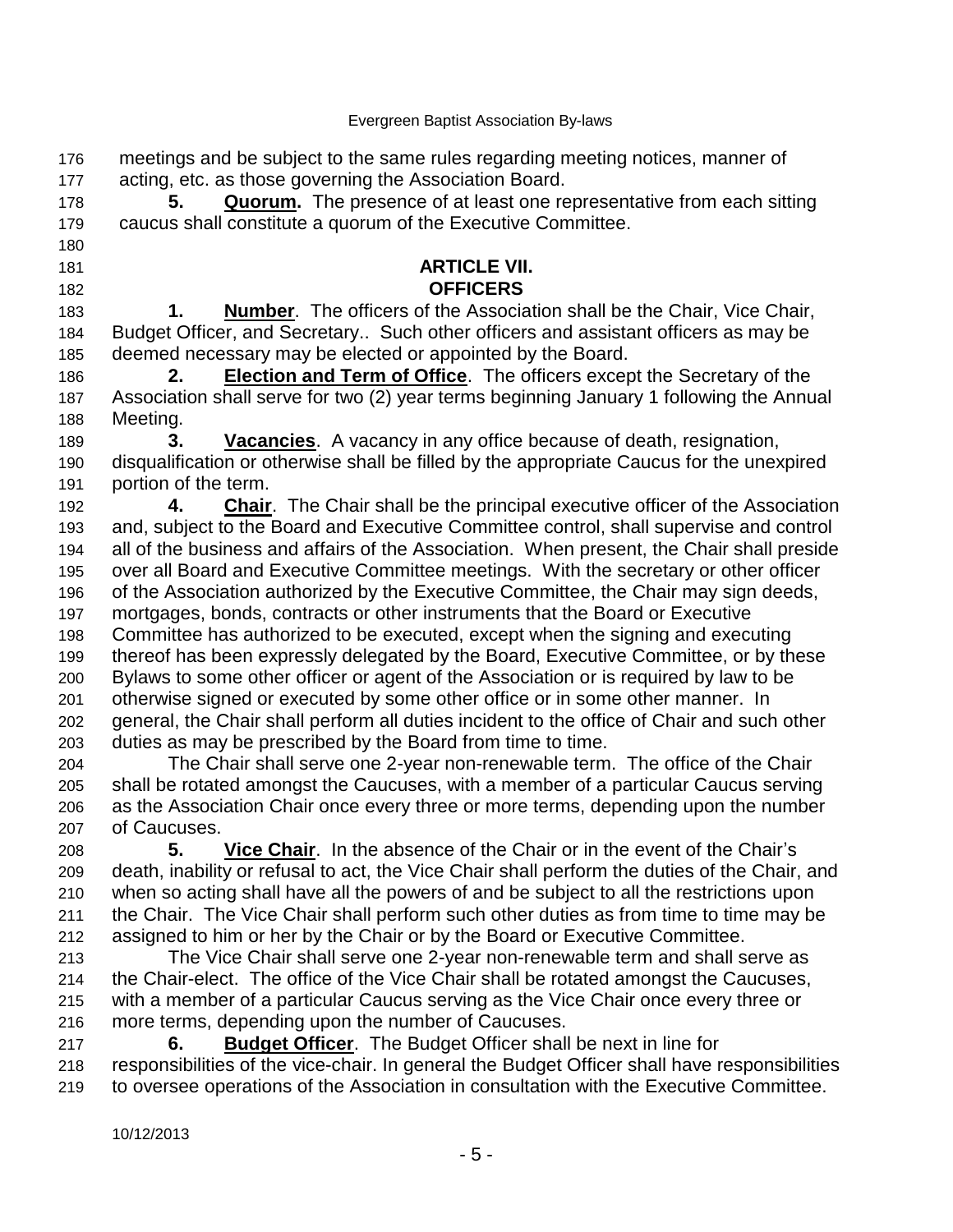The Budget Officer shall serve one 2-year non-renewable term and shall serve as the vice-chair elect. The office of the Budget Officer shall be rotated amongst the Caucuses with a member of a particular Caucus serving as the Budget Officer once every three or four terms, depending upon the number of Caucuses.

 **7. Secretary**. The Executive Minister shall serve as the Secretary and shall: (1) keep the minutes of the Board and Executive Committee meetings in one or more books provided for that purpose; (2) see that all notices are duly given in accordance with the provisions of these Bylaws or as required by law; (3) be custodian of the corporate records and of the seal of the Association and see that the seal of the Association is affixed to all documents, the execution of which on behalf of the Association under its seal is duly authorized; (4) keep a register of addresses of member churches and of each Board member; and (5) in general perform all duties incident to the office of secretary and such other duties as from time to time may be assigned to him or her by the Chair, Executive Committee or by the Board.

 The Executive Minister shall be elected by the Membership at a regular Annual Meeting or Special Meeting by consensus of the delegates present. Additional duties to those above should be named by a search committee formed for the purpose of determining such duties and securing a person to put in nomination before the membership. The search committee shall be comprised of no less that two representatives from each existing caucus within the Association.

 The Executive Minister shall have charge and custody of and be responsible for all funds and securities of the Association; receive and give receipts for moneys due and payable to the Association from any source whatsoever, and deposit all such moneys in the name of the Association in such banks, trust companies, or other depositaries as shall be selected in accordance with the provisions of these Bylaws and in general perform all of the duties incident to the office of treasurer and such other duties as from time to time may be assigned to him or her by the Chair, Executive Committee or by the Board.

 **8. Delegation**. In the case of the absence or inability to act on the part of any officer of the Association or of any person herein authorized to act in his place, the Board may from time to time delegate the power or duties of such officer to any other officer or Executive Committee Member or Board Member or other person whom it may select.

# **ARTICLE VIII. INDEMNIFICATION**<sup>2</sup>

 To the full extent permitted by the Washington Nonprofit Corporation Act, the corporation shall indemnify any person who was or is a party to any civil, criminal, administrative or investigative action, suit or proceeding (whether brought by or in the right of the corporation or otherwise) by reason of the fact that he or she is or was a trustee or officer of this corporation, or is or was serving at the request of the corporation as a director, trustee or officer of another corporation, whether for profit or not for profit, against

l Definition of Indemnification: Board, Committee members, officers and employees of the Association will be covered if a suit is brought against them because of doing the legal business of the Association.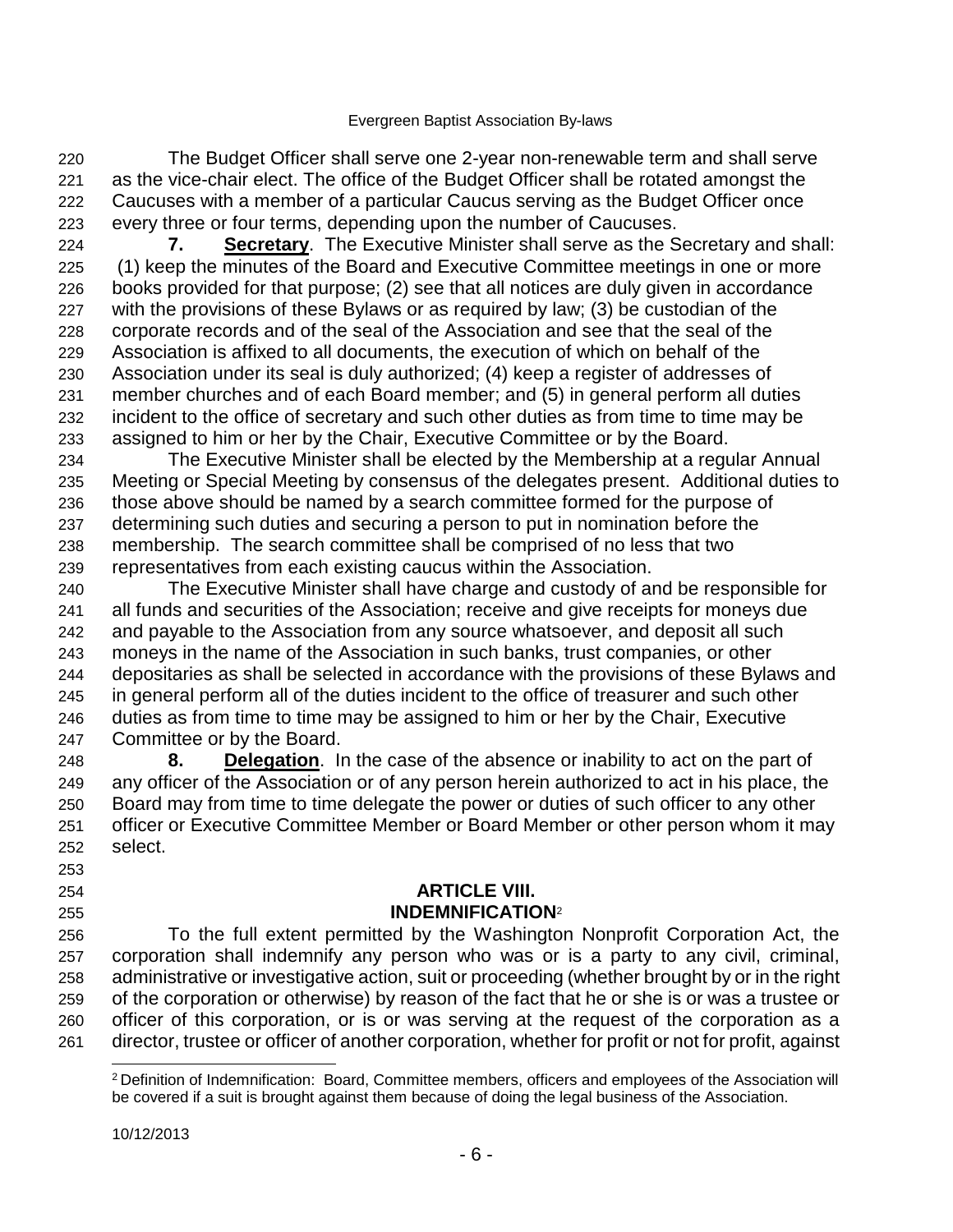expenses (including attorney's fees), judgments, fines and amount paid in settlement actually and reasonably incurred by him or her in connection with such action, suit or proceeding; the Board may, at any time, approve indemnification of any other person which the corporation had the power to indemnify under the Washington Nonprofit Corporation Act. The indemnification provided by this Article shall not be deemed exclusive of any other rights to which a person may be entitled as a matter of law or by contract. The corporation may purchase and maintain indemnification insurance for any person to the extent provided by applicable law. **ARTICLE IX. SEAL** The seal of this Association shall consist of the name of the Association, the State of its incorporation, and the year of its incorporation. **ARTICLE X. FISCAL YEAR** The fiscal year of the Association shall be the twelve month period beginning January 1<sup>st</sup> of each calendar year and ending the last day of December, **ARTICLE XI. AMENDMENTS** The Delegates shall have power to make, alter, amend, and repeal the Bylaws of the Association at any Annual or special meeting of the Membership upon the affirmation of at least three-quarters of the delegates present provided such amendments are mailed or emailed to the membership two (2) weeks prior to the meeting. **ARTICLE XII. EXEMPT ACTIVITIES** Notwithstanding any other provision of these Bylaws, no Board Member, officer, employee or representative of this Association shall take any action or carry on any activity by or on behalf of the Association not permitted to be taken or carried on by an organization exempt under Section 501©(3) of the Internal Revenue Code and its Regulations as they now exist or as they may hereafter be amended, or by an organization contributions to which are deductible under Section 170©(2) of such Code and Regulations as they now exist or as they may hereafter be amended. **ARTICLE XIII. ADOPTION AND INITIAL MEETINGS** These by-laws shall be adopted by consensus at a meeting of Delegates of Churches listed as Evergreen Baptist Association Churches on February 22, 2003. An initial meeting of the delegates shall be held to select the first Executive Committee and officers who shall call the first meeting of the Association Board to begin the ministry of the Association and plan the first annual meeting in October of 2003.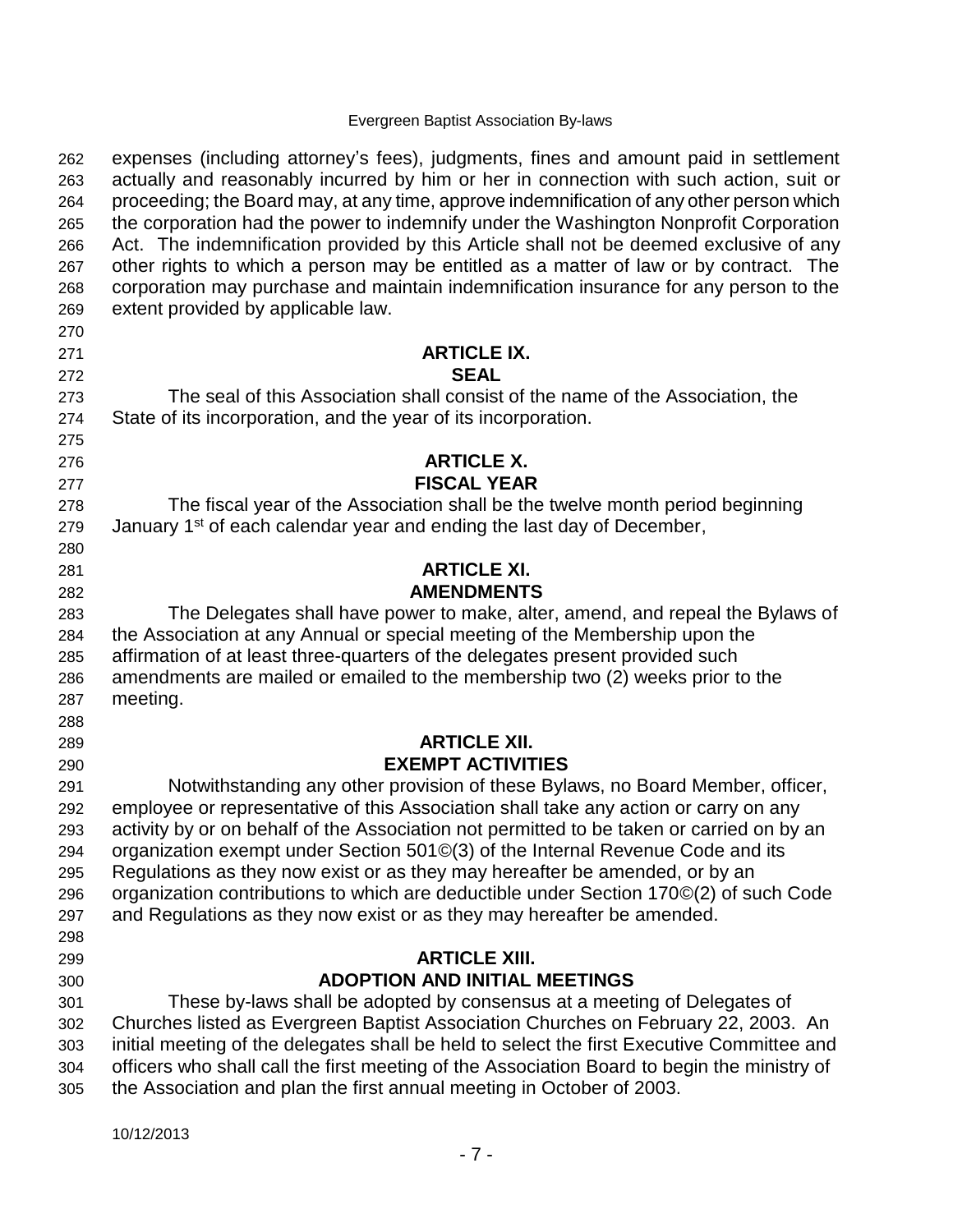306 307 ADOPTED by the Delegates of the EVERGREEN BAPTIST ASSOCIATION this  $308$  22<sup>nd</sup> day of February, 2003. 309 **AMENDED** by members of the Evergreen Association of American Baptist 310 Churches Annual Meeting on the 12<sup>th</sup> day of October 2013. 311 PROPOSED FOR AMENDMENT by the members of the Evergreen Association 312 of American Baptist Churches Annual Meeting this 10<sup>th</sup> day of October, 2014.

313 314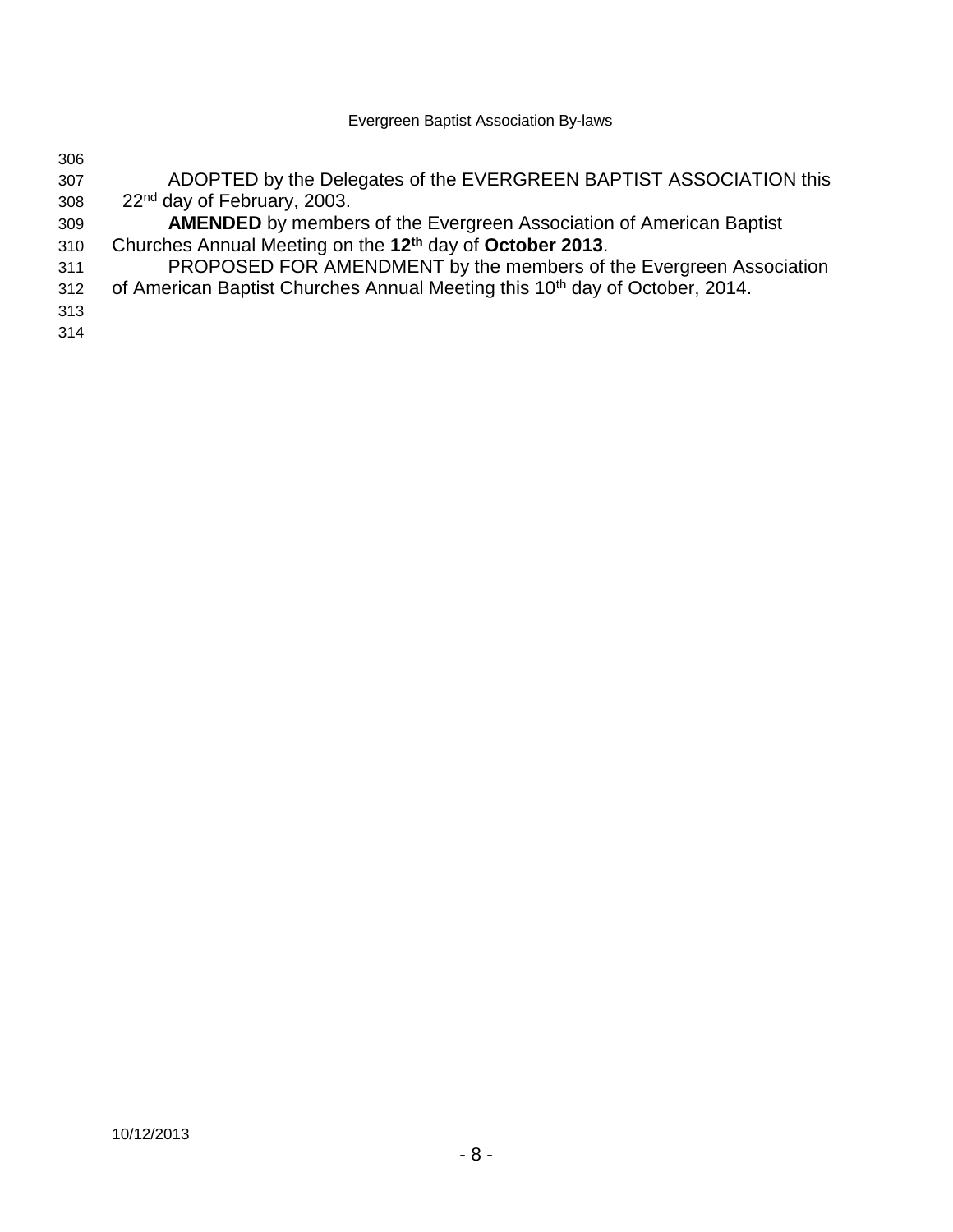|            | Evergreen Baptist Association By-laws                                                                                |
|------------|----------------------------------------------------------------------------------------------------------------------|
| 315        | <b>APPENDIX</b>                                                                                                      |
| 316        |                                                                                                                      |
| 317        | <b>CONSENSUS DEFINED</b>                                                                                             |
| 318        | "A group reaches consensus on a decision when every member can agree to                                              |
| 319        | support that decision." From How to Make Collaboration Work: Powerful Ways to Build                                  |
| 320        | consensus, Solve Problems, and Make Decisions by David Straus, published by Berret-                                  |
| 321        | Koehler, San Francisco, 2002, page 58.                                                                               |
| 322        |                                                                                                                      |
| 323        |                                                                                                                      |
| 324        | PHASES OF CONSENSUS                                                                                                  |
| 325        | David Straus' Phases of Consensus (p. 61):                                                                           |
| 326        | <b>Phase 1. Perception:</b> Is there a problem? How do you feel about it? Is it                                      |
| 327        | legitimate to discuss the problem openly?                                                                            |
| 328        | <b>Phase 2. Definition:</b> what is the problem? What are its limits or boundaries?                                  |
| 329        | <b>Phase 3. Analysis:</b> Why does the problem exist? What are its causes?                                           |
| 330        | <b>Phase 4. Generation of Alternatives:</b> What are some possible solutions to the                                  |
| 331        | problem?                                                                                                             |
| 332        | <b>Phase 5. Evaluation:</b> What criteria must a good solution meet? Which                                           |
| 333        | alternatives are better or more acceptable than others?                                                              |
| 334        | <b>Phase 6. Decision Making: Which solution can we agree on? Which</b><br>alternative can we commit to implementing? |
| 335<br>336 |                                                                                                                      |
| 337        |                                                                                                                      |
| 338        | ANOTHER MODEL OF CONSENSUS BUILDING                                                                                  |
| 339        | 1. The proposal is read to the group                                                                                 |
| 340        | 2. A few minutes (like 15) are allowed for discussion, clarification and incorporation of                            |
| 341        | concerns.                                                                                                            |
| 342        | 3. A straw poll is taken as a test for consensus.                                                                    |
| 343        | 4. If the straw poll indicates unanimous agreement, the proposal is passed.                                          |
| 344        | 5. If the straw poll is lopsided (2/3 in favor of the proposal):                                                     |
| 345        | a. Proposer and others work on alternative proposals (15 minutes).                                                   |
| 346        | b. Proposal is reconsidered by the group.                                                                            |
| 347        | c. A straw poll is taken.                                                                                            |
| 348        | 1). If a consensus is reached, the revised proposal is passed.                                                       |
| 349        | 2). If no consensus is reached, start over on this step or table the matter for later                                |
| 350        | consideration.                                                                                                       |
| 351        | 6. If the straw poll is close, determine if the matter is important by a simple hand vote.                           |
| 352        | a. If there is no clear majority on the importance of the matter, table it.                                          |
| 353        | b. If there is a clear majority (2/3) on the importance of the matter, return to $#5$                                |
| 354        | above.                                                                                                               |
| 355        |                                                                                                                      |
| 356<br>357 |                                                                                                                      |
| 358        |                                                                                                                      |
|            |                                                                                                                      |

10/12/2013